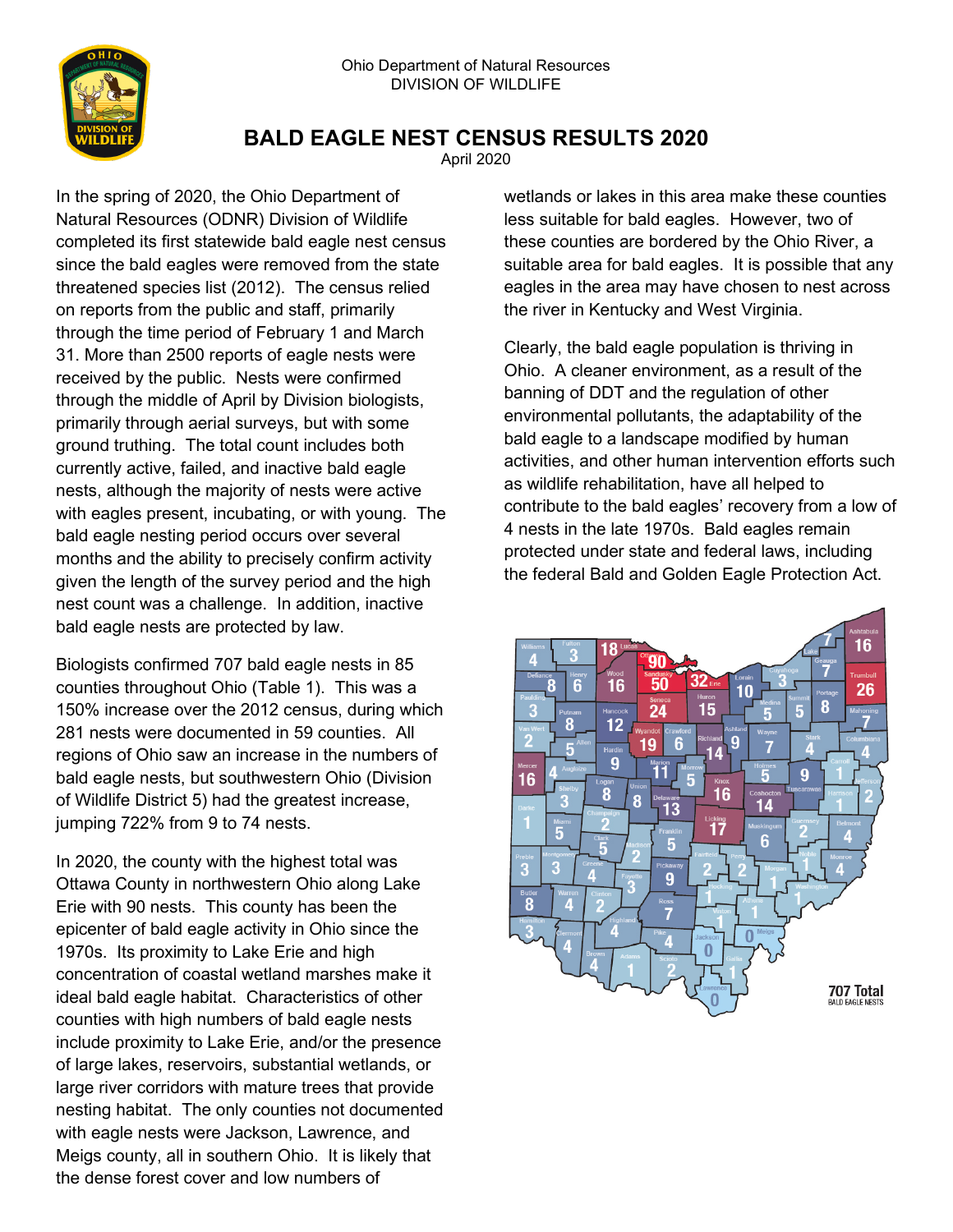| <b>District/County</b>         | 2012           | 2020           | <b>Percent Increase</b> |
|--------------------------------|----------------|----------------|-------------------------|
| <b>Central Ohio (DOW-D1)</b>   |                |                |                         |
| Allen                          | 0              | 5              | 500                     |
| Champaign                      | 0              | $\overline{2}$ | 200                     |
| <b>Delaware</b>                | $\overline{7}$ | 13             | 86                      |
| Fairfield                      | 0              | $\overline{2}$ | 200                     |
| Fayette                        | 0              | 3              | 300                     |
| Franklin                       | 3              | 5              | 67                      |
| Henry                          | 0              | 6              | 600                     |
| Knox                           | $\overline{7}$ | 16             | 129                     |
| Licking                        | 3              | 17             | 467                     |
| Logan                          | 1              | 8              | 700                     |
| Madison                        | 0              | $\overline{2}$ | 200                     |
| Marion                         | 6              | 11             | 83                      |
| Morrow                         | $\overline{2}$ | 5              | 150                     |
| Pickaway                       | 3              | 9              | 200                     |
| Union                          | $\overline{4}$ | 8              | 100                     |
| <b>Central Ohio Total</b>      | 36             | 112            | 211                     |
| <b>Northwest Ohio (DOW-D2)</b> |                |                |                         |
| Crawford                       | 3              | 6              | 100                     |
| Defiance                       | $\overline{2}$ | 8              | 300                     |
| Erie                           | 17             | 32             | 88                      |
| Fulton                         | 0              | 3              | 300                     |
| Hancock                        | 4              | 12             | 200                     |
| Hardin                         | 1              | 9              | 800                     |
| Huron                          | 5              | 15             | 200                     |
| Lucas                          | 8              | 18             | 125                     |
| Ottawa                         | 46             | 90             | 96                      |
| Paulding                       | 0              | 3              | 300                     |
| Putnam                         | $\overline{2}$ | 8              | 300                     |
| Richland                       | 5              | 14             | 180                     |
| Sandusky                       | 33             | 50             | 52                      |
| Seneca                         | 7              | 24             | 243                     |
| Van Wert                       | 0              | $\overline{2}$ | 200                     |
| <b>Williams</b>                | 0              | 4              | 400                     |
| Wood                           | $\overline{7}$ | 16             | 129                     |
| Wyandot                        | 12             | 19             | 58                      |
| <b>Northwest Ohio Total</b>    | 152            | 333            | 119                     |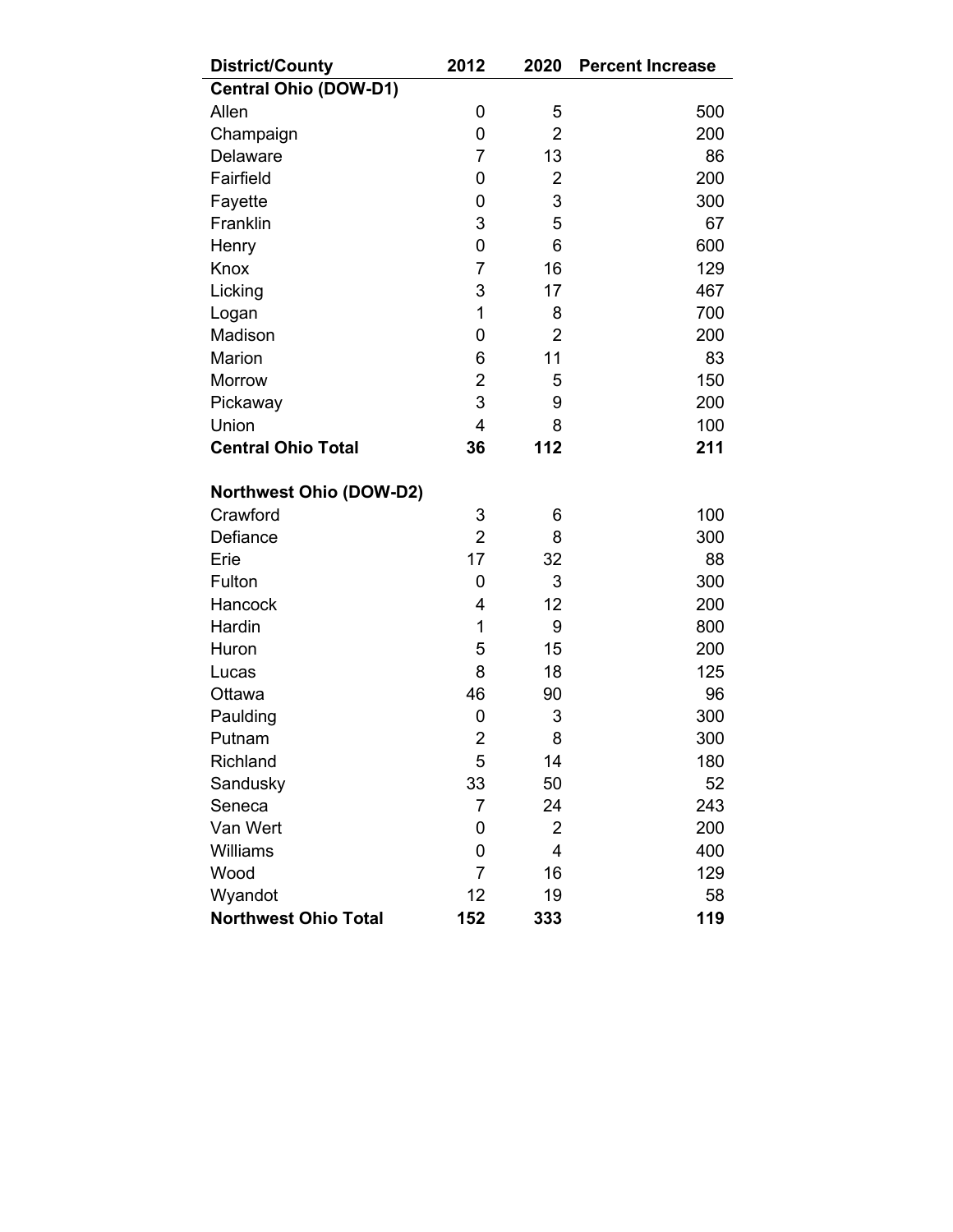| <b>District/County</b>         | 2012           | 2020           | <b>Percent Increase</b> |
|--------------------------------|----------------|----------------|-------------------------|
| <b>Northeast Ohio (DOW-D3)</b> |                |                |                         |
| Ashland                        | 2              | 9              | 350                     |
| Ashtabula                      | 9              | 16             | 78                      |
| Carroll                        | 0              | 1              | 100                     |
| Columbiana                     | 1              | 4              | 300                     |
| Cuyahoga                       | $\overline{2}$ | 3              | 50                      |
| Geauga                         | 6              | $\overline{7}$ | 17                      |
| Harrison                       | 1              | 1              | 0                       |
| Holmes                         | 1              | 5              | 400                     |
| Jefferson                      | 1              | $\overline{2}$ | 100                     |
| Lake                           | 4              | $\overline{7}$ | 75                      |
| Lorain                         | 3              | 10             | 233                     |
| Mahoning                       | 5              | $\overline{7}$ | 40                      |
| Medina                         | $\mathbf 1$    | 5              | 400                     |
| Portage                        | 5              | 8              | 60                      |
| <b>Stark</b>                   | 1              | 4              | 300                     |
| Summit                         | 2              | 5              | 150                     |
| Trumbull                       | 9              | 26             | 189                     |
| <b>Tuscarawas</b>              | 6              | 9              | 50                      |
| Wayne                          | $\overline{2}$ | 7              | 250                     |
| <b>Northeast Ohio Total</b>    | 61             | 136            | 123                     |
| <b>Southeast Ohio (DOW-D4)</b> |                |                |                         |
| <b>Athens</b>                  | 0              | 1              | 100                     |
| <b>Belmont</b>                 | 1              | 4              | 300                     |
| Coshocton                      | 6              | 14             | 133                     |
| Gallia                         | 0              | 1              | 100                     |
| Guernsey                       | 1              | $\overline{2}$ | 100                     |
| Hocking                        | 1              | 1              | 0                       |
| Jackson                        | 0              | 0              | 0                       |
| Lawrence                       | 0              | 0              | 0                       |
| Meigs                          | 0              | 0              | 0                       |
| Monroe                         | 1              | 4              | 300                     |
| Morgan                         | 1              | 1              | 0                       |
| Muskingum                      | 2              | 6              | 200                     |
| Noble                          | 1              | 1              | 0                       |
| Perry                          | 0              | $\overline{2}$ | 200                     |
| Pike                           | $\overline{2}$ | 4              | 100                     |
| <b>Ross</b>                    | 4              | $\overline{7}$ | 75                      |
| Scioto                         | $\overline{2}$ | 2              | 0                       |
| Vinton                         | 0              | 1              | 100                     |
|                                |                |                |                         |
| Washington                     | 1              | 1              | 0                       |